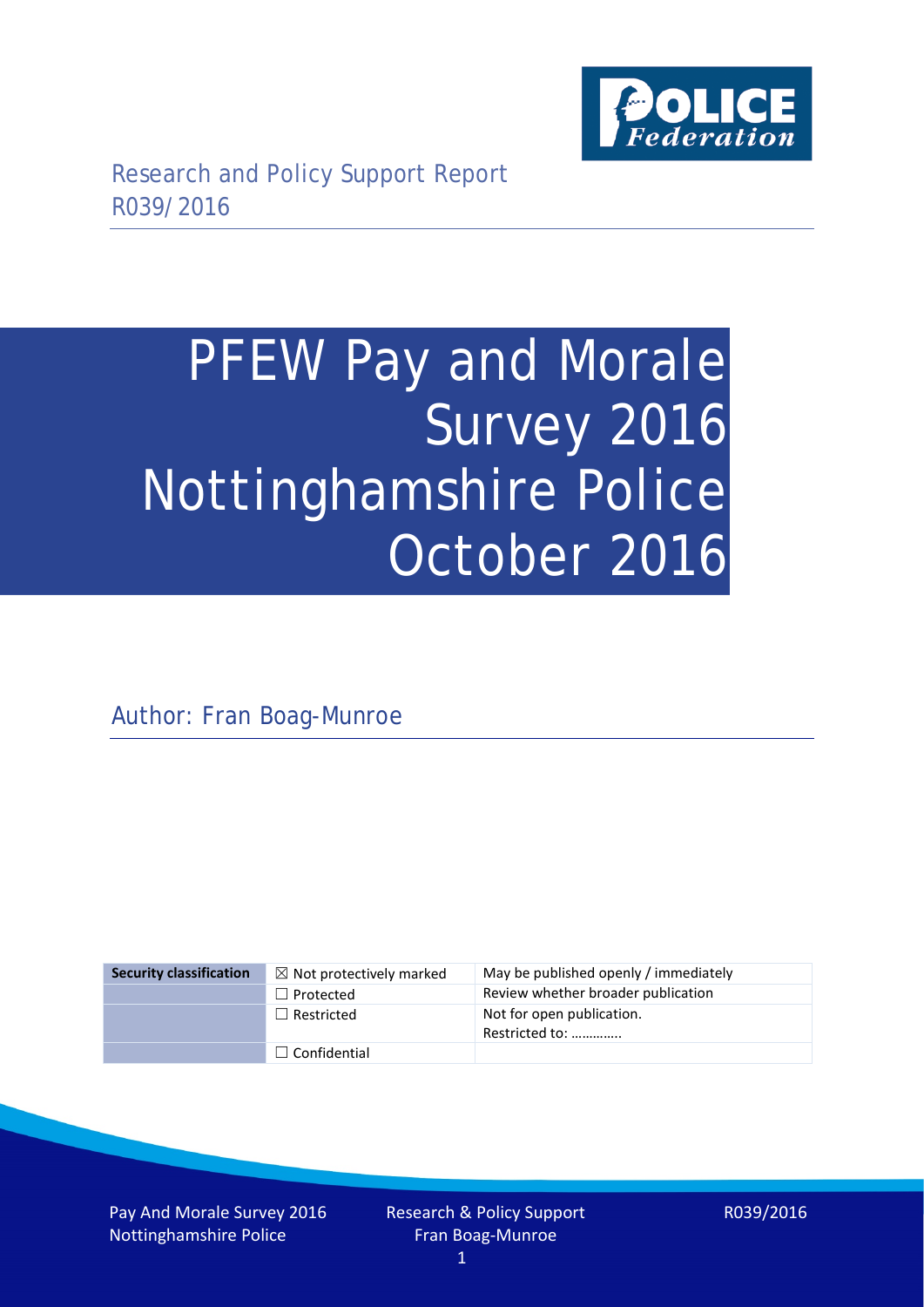## **INTRODUCTION**

This note provides a summary of responses to the PFEW Pay and Morale Survey received from respondents from Nottinghamshire Police in 2016.

Where appropriate, details of average responses for the police service as a whole are also presented, as well as a ranking of Nottinghamshire Police compared to other forces. Where rankings are provided, a ranking of 1 represents the force with the highest percentage of respondents expressing a particular attitude or intention, and a ranking of 42 represents the force with the lowest percentage of respondents expressing a particular attitude or intention<sup>[1](#page-1-0)</sup>. One force was excluded from this ranking because the sample size was considered too low to be representative of the force as a whole (<200 responses). Please be aware that the actual differences between individual rank positions may be quite small and, if used, should be interpreted cautiously.

Graphical summaries are also presented which compare the proportion of respondents expressing a particular attitude or intention in each force to the average for the service as a whole. These graphical summaries indicate either 1) that a force has the same proportion of respondents expressing a particular attitude as the national average or lower; 2) that the force has a higher proportion of respondents expressing a particular attitude than the national average; or 3) that the proportion of respondents expressing a particular attitude in a force is 10% or more higher than the national average.

## **RESPONSE RATE AND RESPONDENTS**

697 responses were received from Nottinghamshire Police, representing a response rate of around 36% (based on March 2016 Home Office figures of officer headcount). The national response rate for the 2016 survey was 35%. Last year's response rate for Nottinghamshire Police was 20%. Please bear this in mind when making comparisons with last year's findings.

Overall 2% of respondents to the survey declined to state which force they belonged to. The responses from these officers have been included within the national data but are excluded from force-level analysis.

76.2% of responses from Nottinghamshire Police were received from male officers and 23.8% of responses were from female officers. 71.8% of respondents were Constables, 19.9% were Sergeants and 8.2% were Inspectors or Chief Inspectors.

<span id="page-1-0"></span> $1$  Rankings have been determined at two decimal places.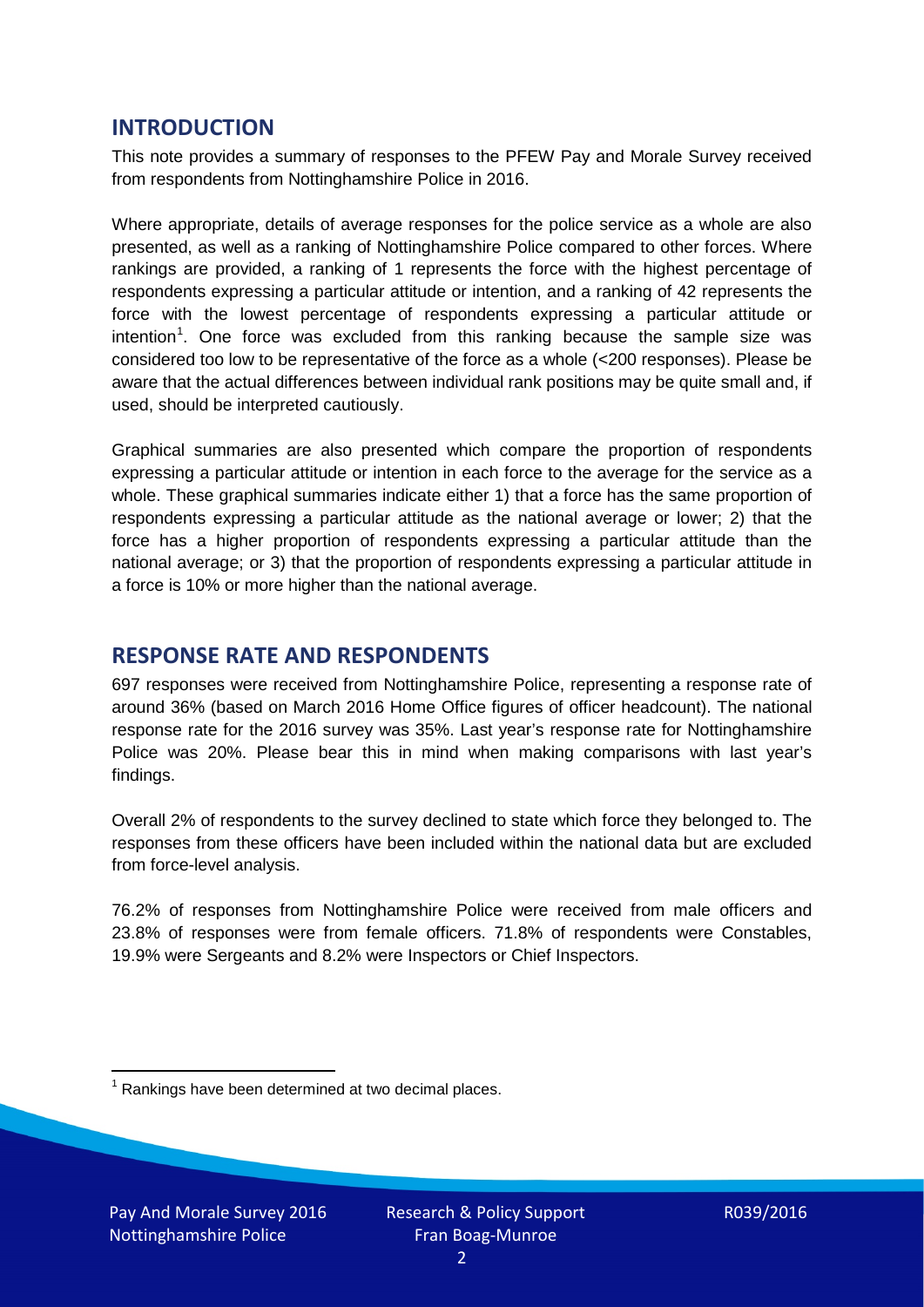## **MORALE**

57.1% of respondents from Nottinghamshire Police told us that their morale is currently low.

Nationally, the proportion of respondents reporting low personal morale ranges from 72.0% at the top ranking force to 41.9% at the bottom ranking force. In terms of the proportion of respondents with low morale, Nottinghamshire Police ranks 12 out of 42, meaning that, compared to Nottinghamshire Police, there are 30 forces with a smaller proportion of respondents reporting low morale.

94.4% of respondents from Nottinghamshire Police felt that morale within the force is currently low.

Across England and Wales as a whole, the proportion of respondents reporting low force morale ranges from 98.8% at the top ranking force to 74.1% at the bottom ranking force. In terms of the proportion of respondents reporting low force morale, Nottinghamshire Police ranks 6 out of 42 forces, meaning that there are 36 forces with a smaller proportion of respondents who feel that morale within their force is low.

Comparison of 2016 and 2015 figures for morale in Nottinghamshire Police are provided in the table below.

|                     | 2016  | 2015  |
|---------------------|-------|-------|
| Low personal morale | 57.1% | 73.2% |
| Low force morale    | 94.4% | 98.0% |

The proportion of respondents in the police service as a whole who said that their morale is low was 55.9%; this compares to 70.1% of respondents to the PFEW Pay and Morale survey in 2016; the proportion of respondents reporting low morale in 2016 was significant smaller than in [2](#page-2-0)015 $^2$ .

The proportion of respondents in the service as a whole who said that morale in their force was low was 89.5%; in 2015, this proportion was 94.6%. Again the difference between 2016 and 2015 was statistically significant<sup>[3](#page-2-1)</sup>.

<span id="page-2-0"></span> $2$ <sup>2</sup> Z= 40.1, p < 0.001

<span id="page-2-1"></span> $3$  Z=25.2, p < 0.001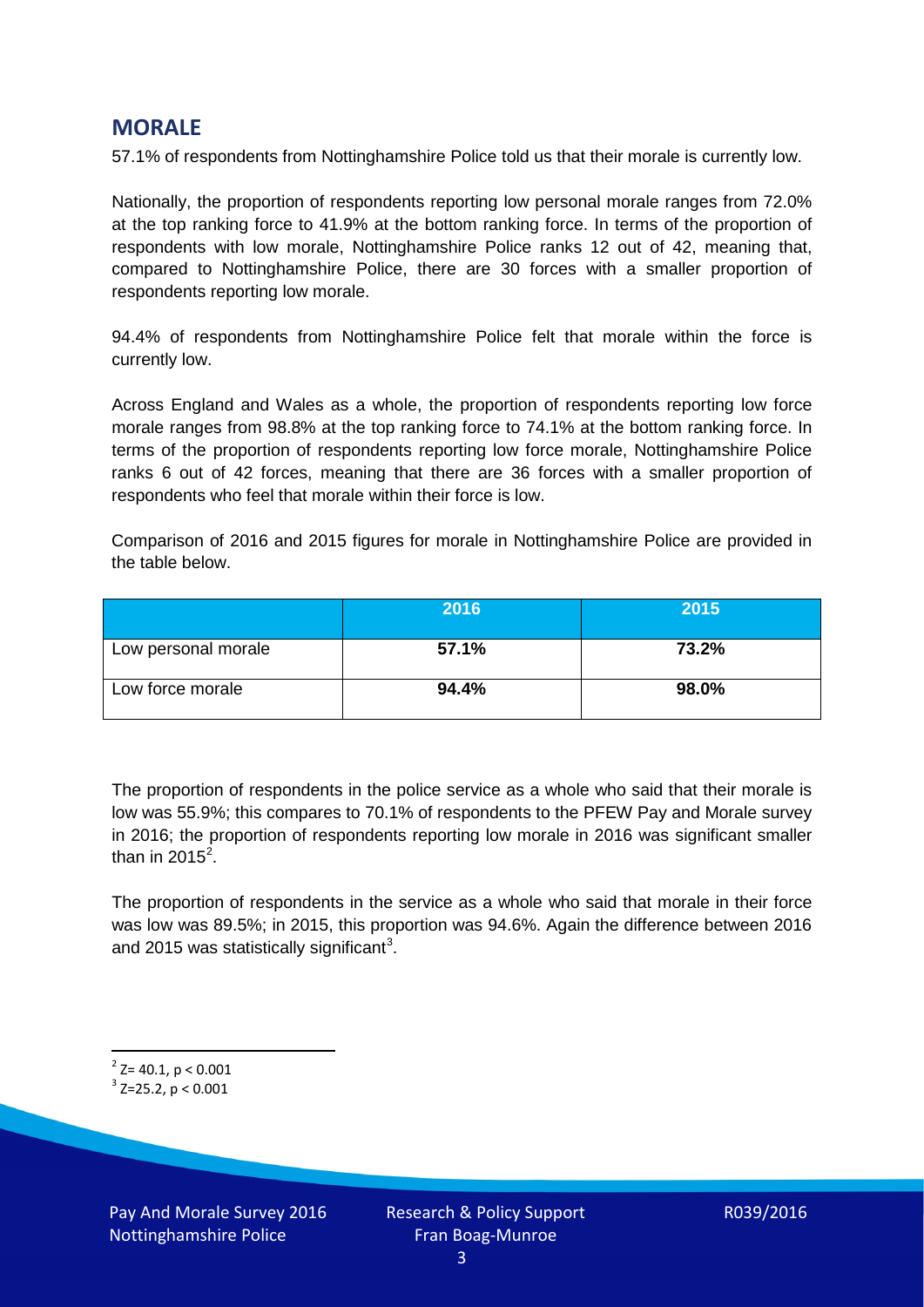*Proportion of respondents reporting low personal morale compared to national average in 2016*



#### *REASONS FOR LOW MORALE*

The survey asked respondents about the factors that had a positive or negative effect on their morale, the table below shows the proportion of respondents in Nottinghamshire Police who said a particular factor has had a negative effect upon their morale compared to the national average.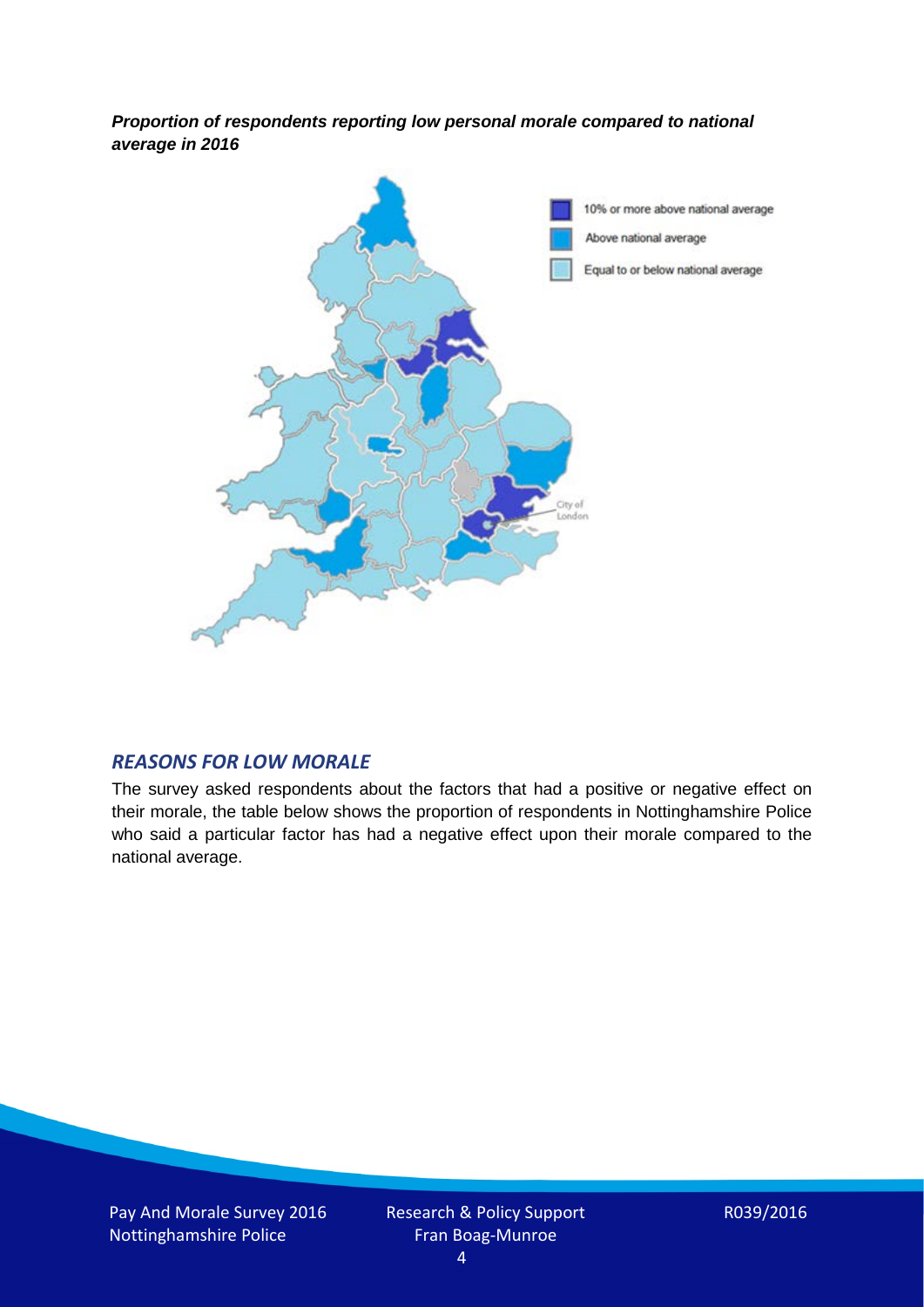| <b>Factor</b>                                  | <b>Negative effect on morale</b><br>(Nottinghamshire Police) | <b>Negative effect on morale</b><br><b>(England and Wales)</b> |
|------------------------------------------------|--------------------------------------------------------------|----------------------------------------------------------------|
| Pay and benefits (including<br>pension)        | 68.6%                                                        | 70.9%                                                          |
| Day-to-day job role                            | 40.1%                                                        | 39.9%                                                          |
| Workload and responsibilities                  | 53.6%                                                        | 52.4%                                                          |
| Work-life balance                              | 57.8%                                                        | 58.2%                                                          |
| Opportunities for<br>development and promotion | 60.1%                                                        | 49.9%                                                          |
| Health and wellbeing                           | 52.7%                                                        | 54.3%                                                          |
| How the police as a whole<br>are treated       | 81.5%                                                        | 84.2%                                                          |
| Treatment by senior<br>managers                | 43.6%                                                        | 42.1%                                                          |

# **ATTITUDES TOWARDS THE POLICE**

73.0% of respondents from Nottinghamshire Police said that they would not recommend joining the police to others.

Nationally, the proportion of respondents who said that they would not recommend joining the police to others ranges from 78.6% in the top ranking force to 55.4% in the bottom ranking force. Compared to the other forces in England and Wales, Nottinghamshire Police ranks 9 out of 42; there are therefore 33 forces with a smaller proportion of respondents who say that they would not recommend joining the police to others.

73.4% of respondents from Nottinghamshire Police said that they did not feel valued within the police.

The proportion of respondents who did not feel valued ranges from 79.2% in the top ranking force to 53.1% in the bottom ranking force. In terms of the proportion of respondents who did not feel valued within the police, Nottinghamshire Police ranks 6 out of 42; there are 36 forces with a smaller proportion of respondents who did not feel valued.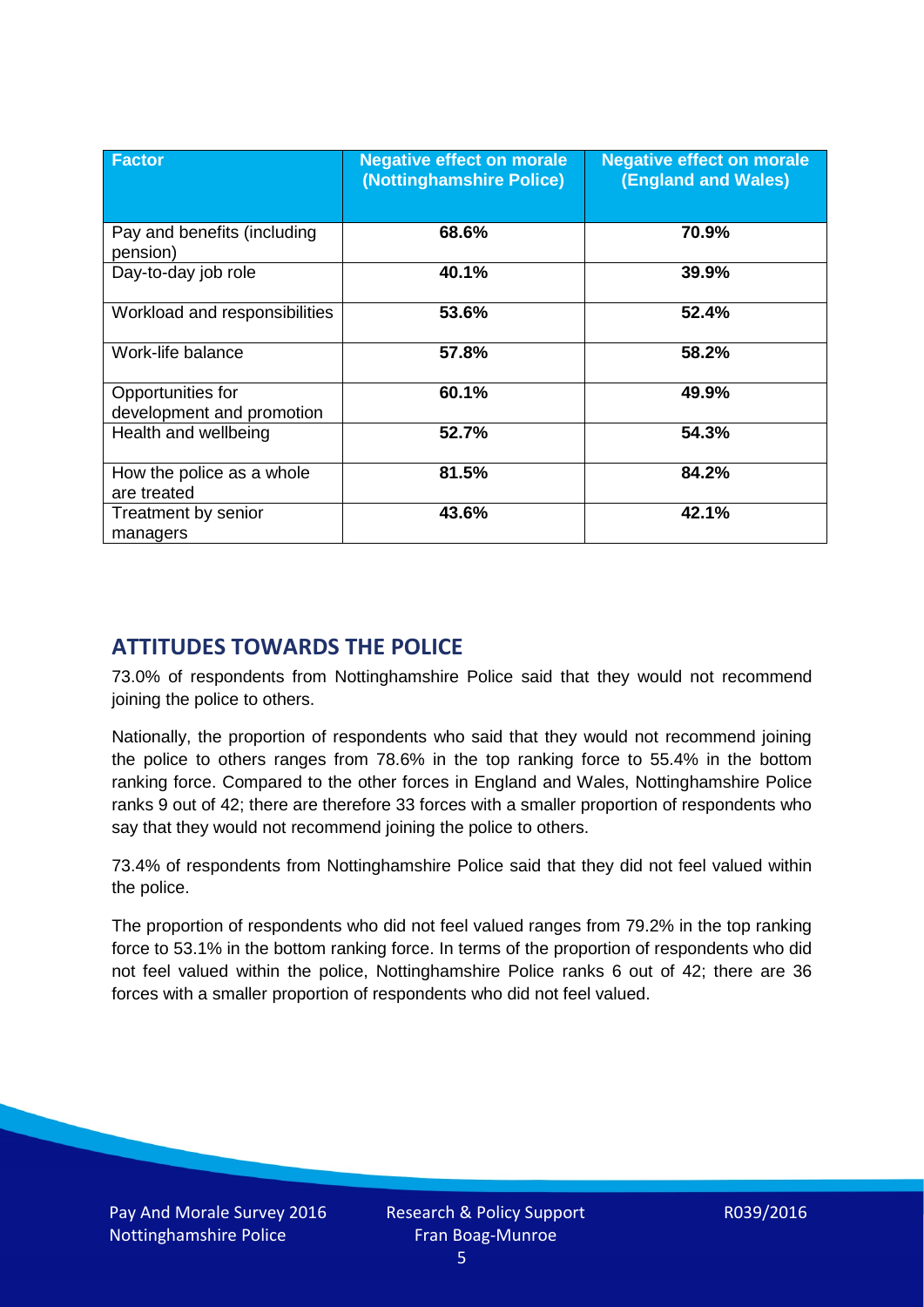|                                                           | 2016  | 2015  |
|-----------------------------------------------------------|-------|-------|
| would<br>not<br>recommend joining<br>the police to others | 73.0% | 75.3% |
| I do not feel valued<br>in the police                     | 73.4% | 79.4% |

For the service as a whole, the proportion of respondents in 2016 who said that they would not recommend joining the police to others was 69.9%. In 2015, 76.3% of respondents said that they would not recommend joining the police. The difference between 2016 and 2015 is statistically significant<sup>[4](#page-5-0)</sup>.

Across the police service as a whole, 67.3% of respondents said that they did not feel valued; compared to 74.7% of respondents in last year's survey. A significantly smaller proportion of respondents did not feel valued this year compared to 201[5](#page-5-1)<sup>5</sup>.

#### *Proportion of respondents who would not recommend the police to others compared to national average in 2016*



<span id="page-5-1"></span><span id="page-5-0"></span> $4$  Z = 19.6, p < 0.001  $5$  Z = 22.1, p < 0.001

Pay And Morale Survey 2016 Nottinghamshire Police

Research & Policy Support Fran Boag-Munroe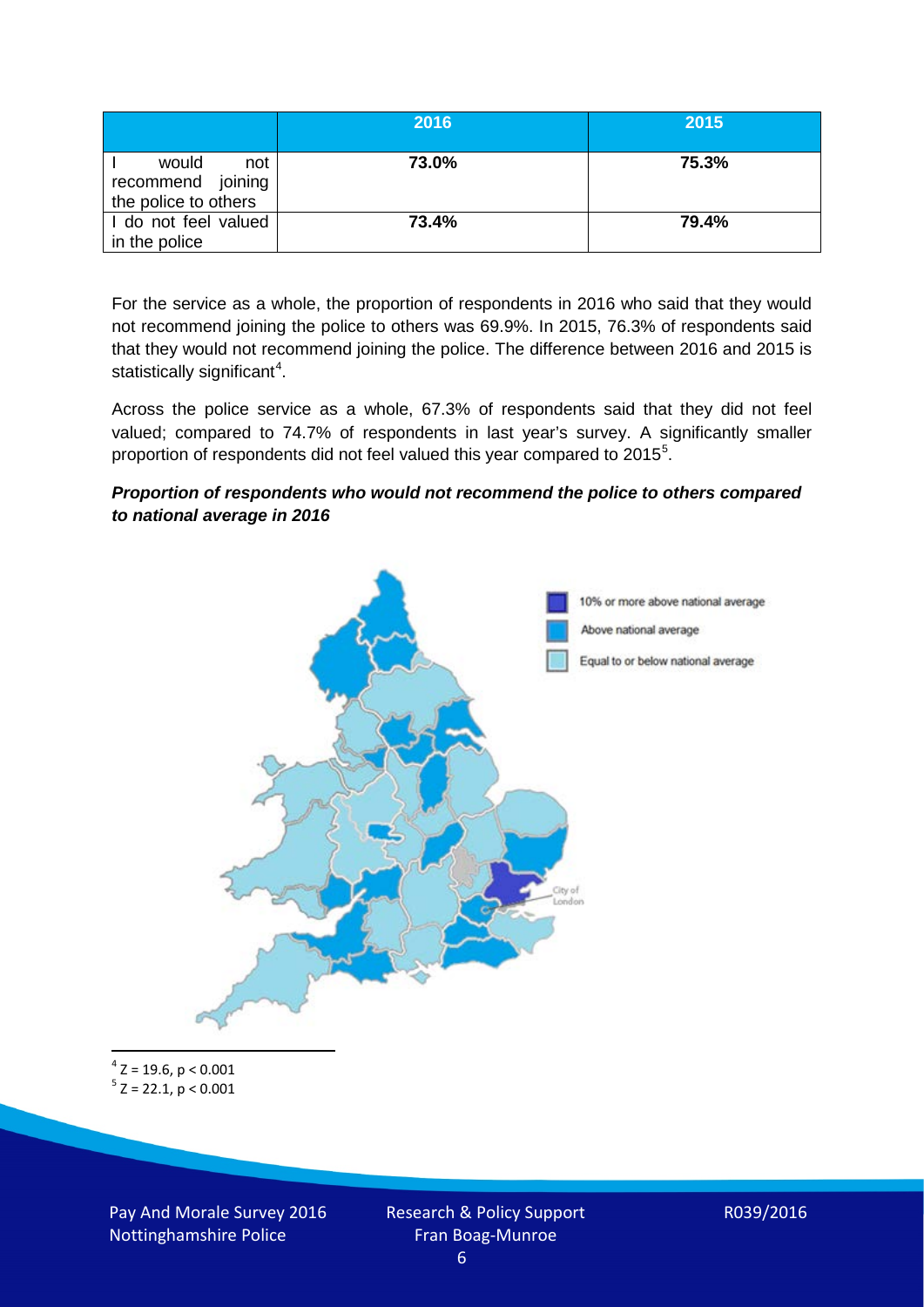## **INTENTION TO LEAVE**

13.0% of respondents from Nottinghamshire Police told us that they intend to leave the police service within two years. A further 18.9% of respondents said that they currently do not know what their intentions are with regards to staying in or leaving the police.

The proportion of respondents who planned to leave the police ranged from 21.5% at the top ranking force to 4.5% at the bottom ranking force. In terms of the proportion of respondents intending to leave, Nottinghamshire Police ranks 8 out of 42 forces, meaning that there are 34 forces with a smaller proportion of respondents intending to leave within two years.

Comparison of 2016 and 2015 figures for intention to leave in Nottinghamshire Police are provided in the table below.

|                                                | 2016  | 2015  |
|------------------------------------------------|-------|-------|
| Intend to leave the police<br>within two years | 13.0% | 11.3% |

For the service as a whole, 11.8% of respondents planned to leave the police service within two years; in 2015, 15.6% of respondents said that they intended to leave within two years. A significantly smaller proportion of respondents intended to leave the police service in 2015 compared to 201[6](#page-6-0)<sup>6</sup>.

<span id="page-6-0"></span> $6$  Z = 15.2, p < 0.001

Pay And Morale Survey 2016 Nottinghamshire Police

Research & Policy Support Fran Boag-Munroe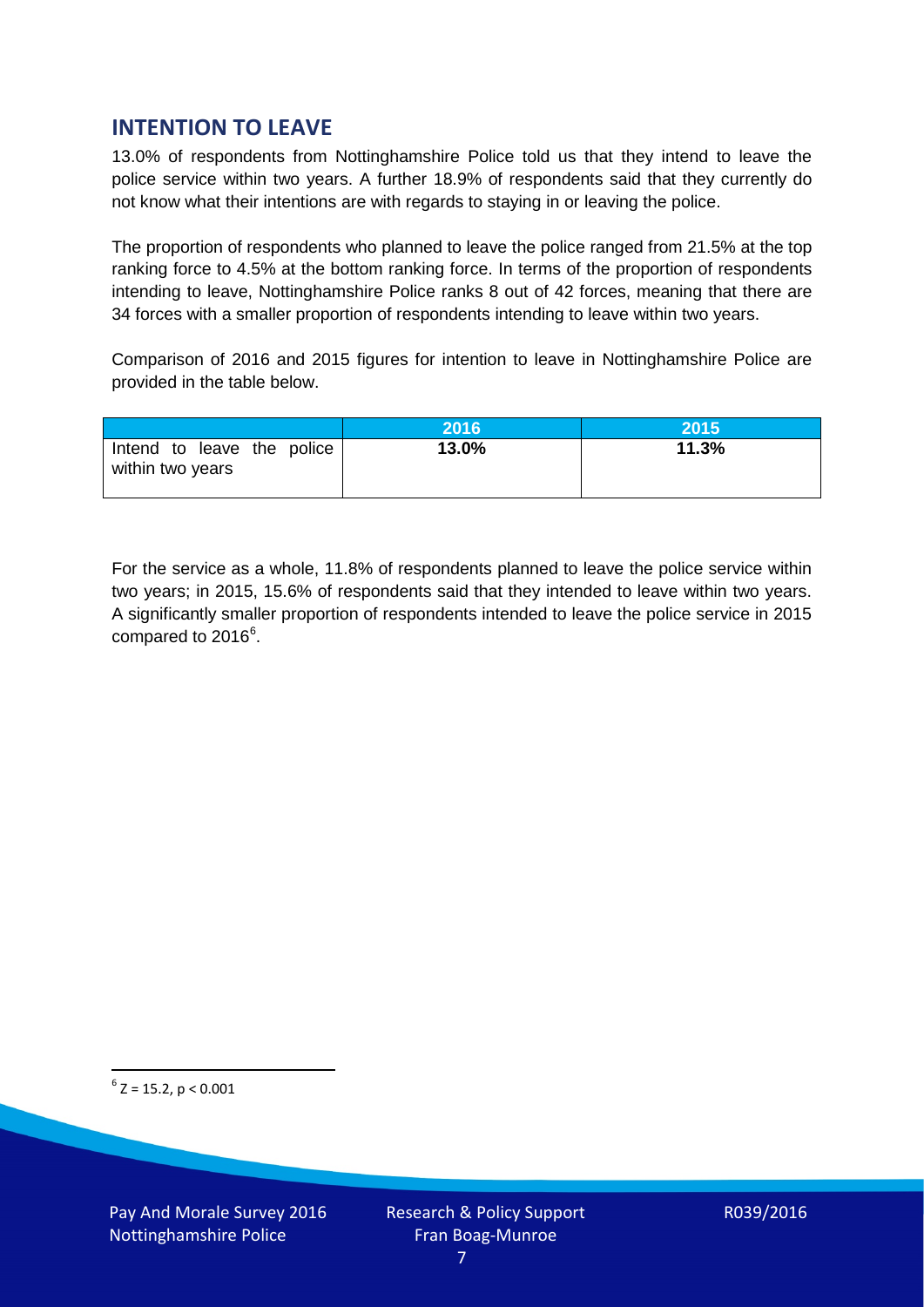*Proportion of respondents intending to leave the police within two years compared to national average in 2016*



#### *REASONS FOR INTENDING TO LEAVE THE POLICE SERVICE*

Respondents who had said they intended to leave were asked to indicate the reasons behind this intention. The table below shows the proportion of respondents in Nottinghamshire Police who said that a particular factor has had a major effect on their intention to leave, compared to the national average.

Please be aware that respondents were able to choose more than one option therefore the figures provide below will not add up to 100%.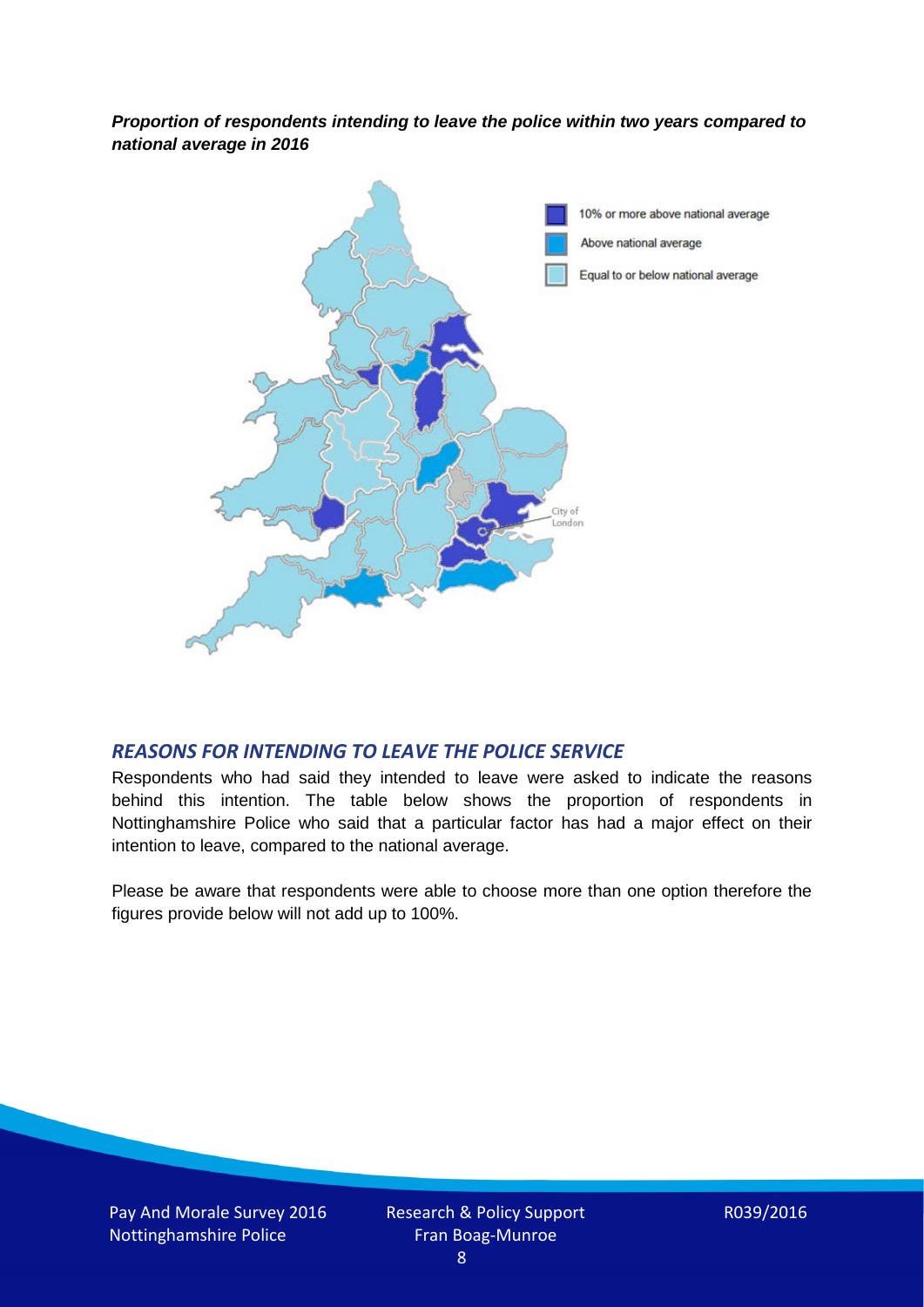| <b>Factor</b>                                          | <b>Major effect on intention to</b><br>leave (Nottinghamshire<br><b>Police)</b> | <b>Major effect on intention to</b><br><b>leave (England and Wales)</b> |
|--------------------------------------------------------|---------------------------------------------------------------------------------|-------------------------------------------------------------------------|
| The impact of your job on<br>your family/personal life | 53.6%                                                                           | 57.2%                                                                   |
| Your morale                                            | 78.3%                                                                           | 81.7%                                                                   |
| Your opportunities for<br>development and promotion    | 47.6%                                                                           | 49.1%                                                                   |
| Your pay and benefits                                  | 60.7%                                                                           | 67.6%                                                                   |
| Better job opportunities<br>outside of the Police      | 58.3%                                                                           | 59.2%                                                                   |
| The impact of the job on your<br>health and wellbeing  | 67.9%                                                                           | 69.4%                                                                   |
| Dissatisfaction with your day-<br>to-day job role      | 38.1%                                                                           | 43.6%                                                                   |
| Your workload and<br>responsibilities                  | 38.1%                                                                           | 41.8%                                                                   |
| How the police was a whole<br>are treated              | 78.6%                                                                           | 77.6%                                                                   |
| Your treatment by senior<br>managers                   | 36.9%                                                                           | 43.7%                                                                   |

## **PAY AND BENEFITS**

72.9% of respondents from Nottinghamshire Police told us that they do not feel that they are paid fairly for the responsibilities they have within their job.

Across England and Wales, the proportion of respondents who feel that they are not paid fairly for their responsibilities ranges from 80.8% at the top ranking force to 63.0% at the bottom ranking force. Nottinghamshire Police ranks 20 out of 42 forces; there are 22 forces with a smaller proportion of respondents who say that they are not fairly paid for the responsibilities within their job.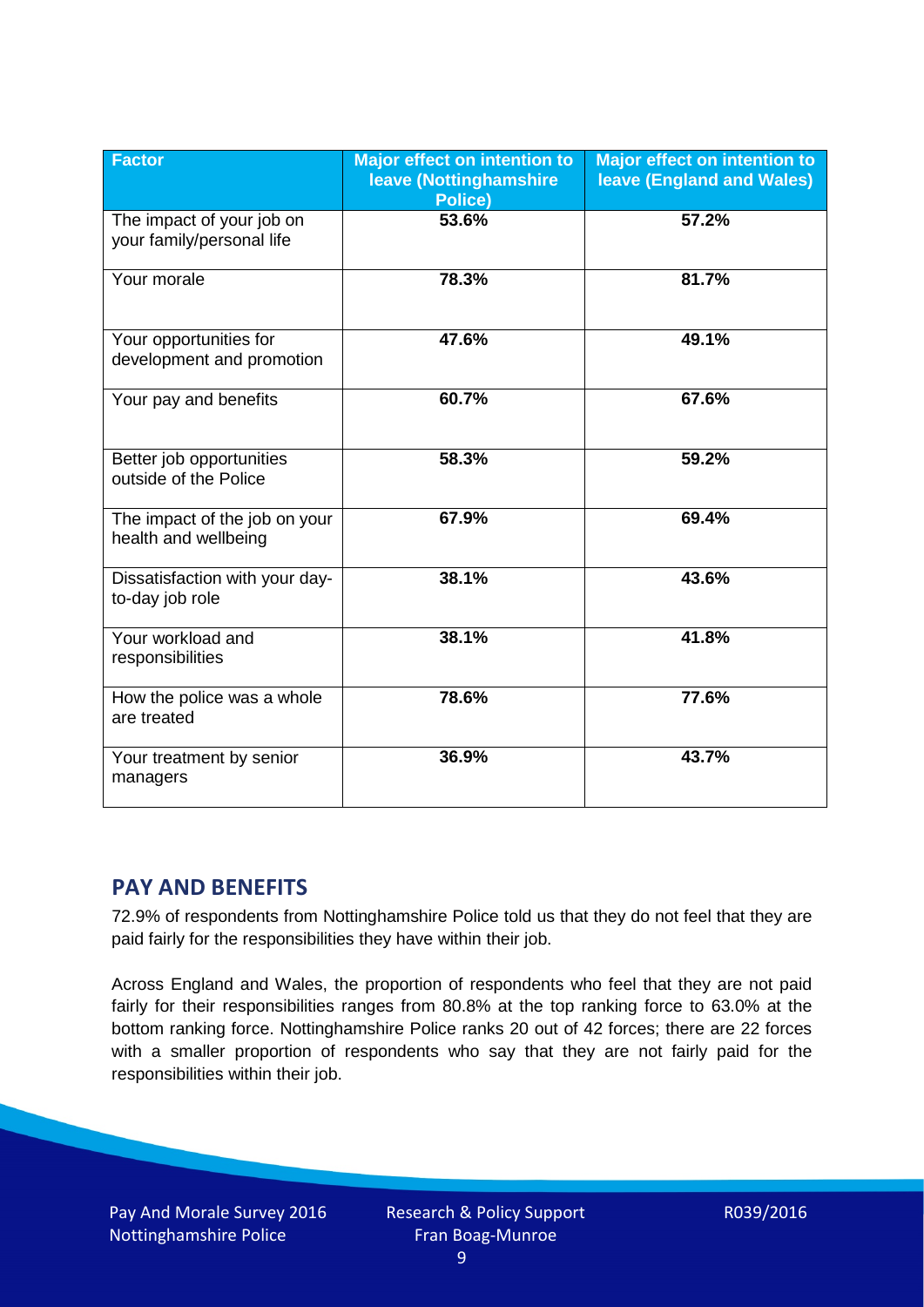65.9% of respondents from Nottinghamshire Police said that they are dissatisfied with their overall remuneration (including basic pay and allowances) and 58.1% said that they are dissatisfied with their pensions.

Nationally, The proportion of respondents who are dissatisfied with their overall remuneration ranges from 74.2% at the top ranking force to 50.9% at the bottom ranking force. In terms of respondents reporting dissatisfaction with their remuneration, Nottinghamshire Police ranks 17 out of 42 forces, meaning that there are 25 forces with a smaller proportion of respondents who are dissatisfied with their remuneration.

Pension dissatisfaction ranges from 71.5% at the top ranking force to 55.5% at the bottom ranking force. Nottinghamshire Police ranks 39 out of 42 forces for this indicator; therefore there are 3 forces with a smaller proportion of respondents who are dissatisfied with their pension.

|                                                                         | 2016  | 2015  |
|-------------------------------------------------------------------------|-------|-------|
| Do not feel fairly paid for the<br>responsibilities within their<br>job | 72.9% | 66.4% |
| Dissatisfied with total<br>remuneration                                 | 65.9% | 53.8% |
| Dissatisfied with pension                                               | 58.1% | 61.2% |

Nationally, 74.4% of respondents said that they were not paid fairly for the responsibilities they have within their job; this proportion was 70.3% in 2015. A significantly larger proportion of respondents said that they were not paid fairly for their responsibilities this year compared to last year<sup>[7](#page-9-0)</sup>.

The proportion of respondents across the police service as a whole who were dissatisfied with their remuneration was 66.7%; this compares to 62.7% in 2015. The difference between

<span id="page-9-0"></span> $7$  Z=12.5, p < 0.001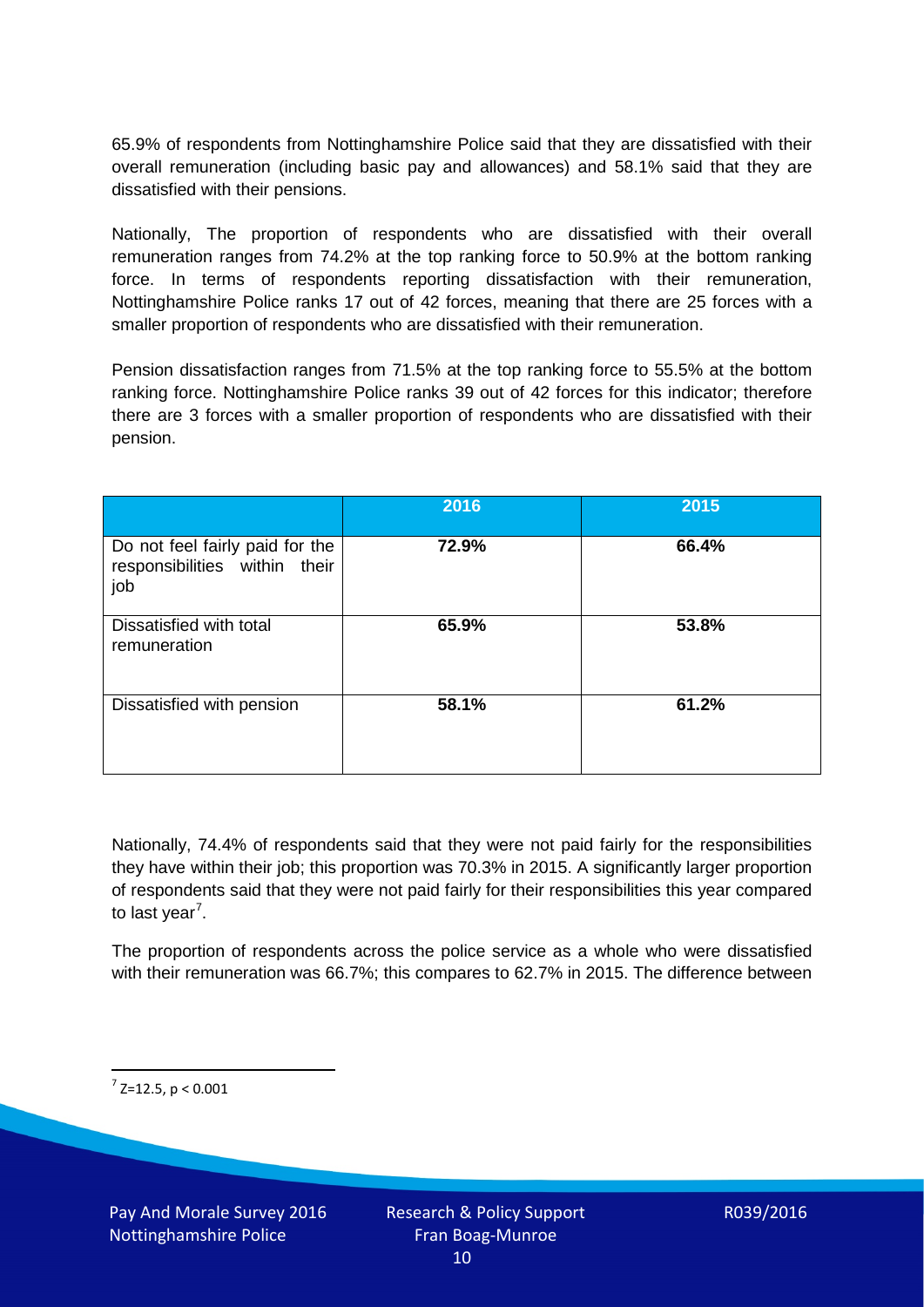the proportion of respondents who were dissatisfied with their overall remuneration in 2016 and 2015 was statistically significant<sup>[8](#page-10-0)</sup>.

Across England and Wales, the proportion of respondents who were dissatisfied with their pension in 2016 was 66.6%; this proportion was 68.9% in 2015. A significantly smaller proportion of respondents were dissatisfied with their pension this year compared to last year<sup>[9](#page-10-1)</sup>.

#### *Proportion of respondents who do not feel fairly paid for the responsibilities within their job compared to national average in 2016*



<span id="page-10-1"></span><span id="page-10-0"></span> $8$  Z = 11.4, p < 0.001  $^{9}$  Z = 6.7 p < 0.001

Pay And Morale Survey 2016 Nottinghamshire Police

Research & Policy Support Fran Boag-Munroe 11